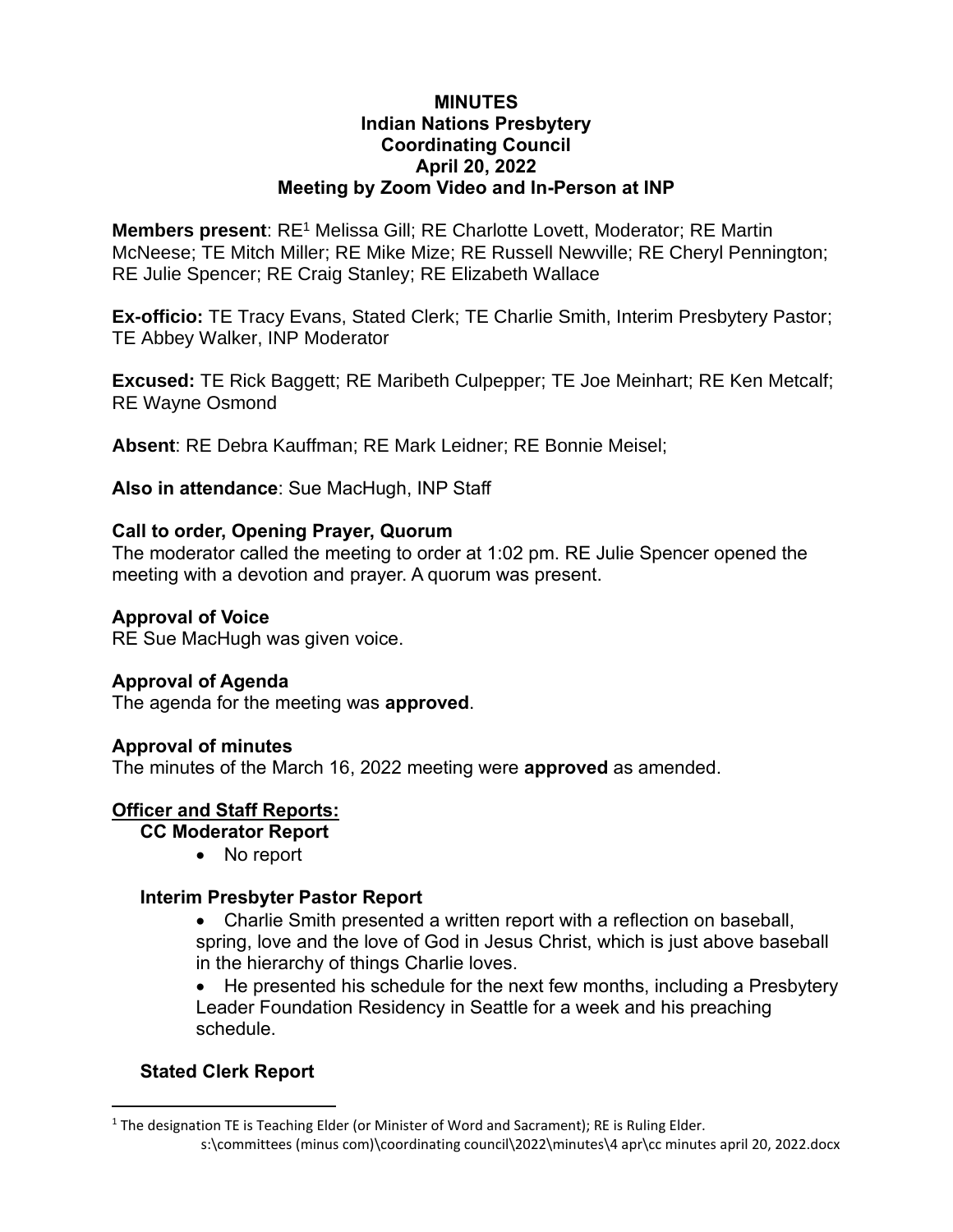• No report.

# **INP Moderator Report**

• None

# **Committee Reports**

# **Committee on Administration**

• Report from RE Stanley given.

• Texas Presbyterian Foundation returns were reported. No changes are recommended as returns are in line with other investment managers.

• **Motion** made to accept the recommendation of Texas Presbyterian Foundation to keep investments as they are and affirm the action taken by RE Stanley to keep the investments in place at TPF. **Motion approved.**

• Personnel interviews with INP staff were rescheduled and will take place on April 28, 2022.

# **Committee on Ministry:**

• RE McNeese reported on the actions taken by COM

# **Committee on Preparation for Ministry**

- Commissioned Ruling Elder guidelines are being reviewed.
- RE Melissa Gill has completed her work on the Certificate in Ministry from Austin Presbyterian Theological Seminary. Congratulations, Melissa!

### **Committee on Nominations and Representation**

• The committee did not meet this month but will discuss representatives on the Coordinating Council and if they should report back to their church or their region.

# **Board of Trustees**

• No report.

### **INP Foundation Board**

• TE Miller, president of the INP Foundation, reported that their next meeting will review INPs Standing Rules and Manual of Operations for Coordinating Council to act for presbytery to approve.

# **Network Reports**

### **Congregational Support Network**

• No report.

### **Care of Pastoral Leaders Network**

- No report.
- Moderator Lovett asked for prayers for Rick Baggett, Maribeth Culpepper, Bill Galbraith, and Richard Mize. Sue MacHugh reminded the attendees of the service of Witness to the Resurrection for Rev. Pam Normile on April 30.

s:\committees (minus com)\coordinating council\2022\minutes\4 apr\cc minutes april 20, 2022.docx